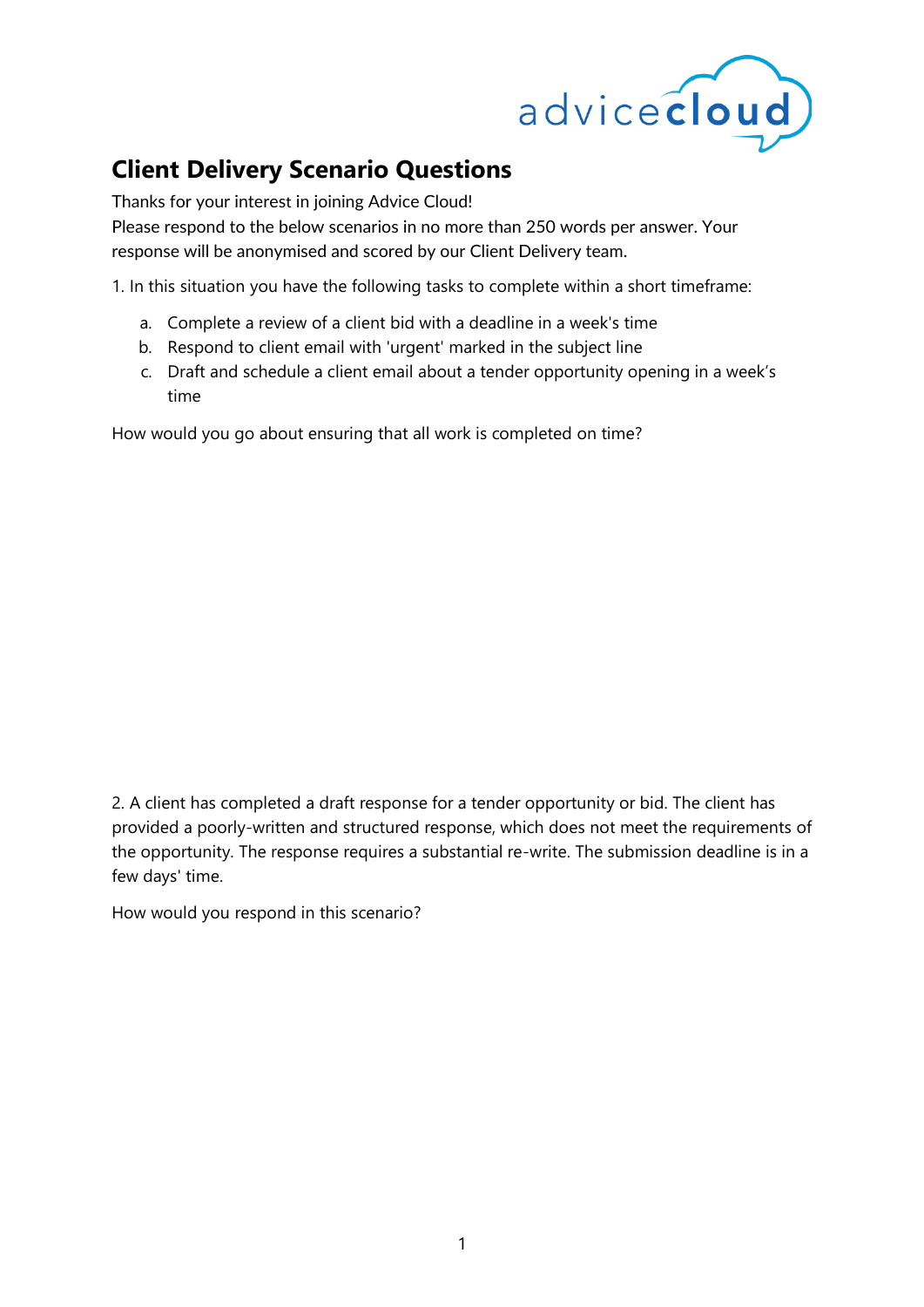

3. You are given the opportunity to work on a project that involves processes you are unfamiliar with.

How would you go about trying to understand those processes in order to contribute to project progress and delivery?

4. Advice Cloud work under the guiding principles of trust, transparency, communication, accountability and equality.

How might you work to ensure that you follow these principles whilst working – for example, in a team meeting – and support the team to do the same?